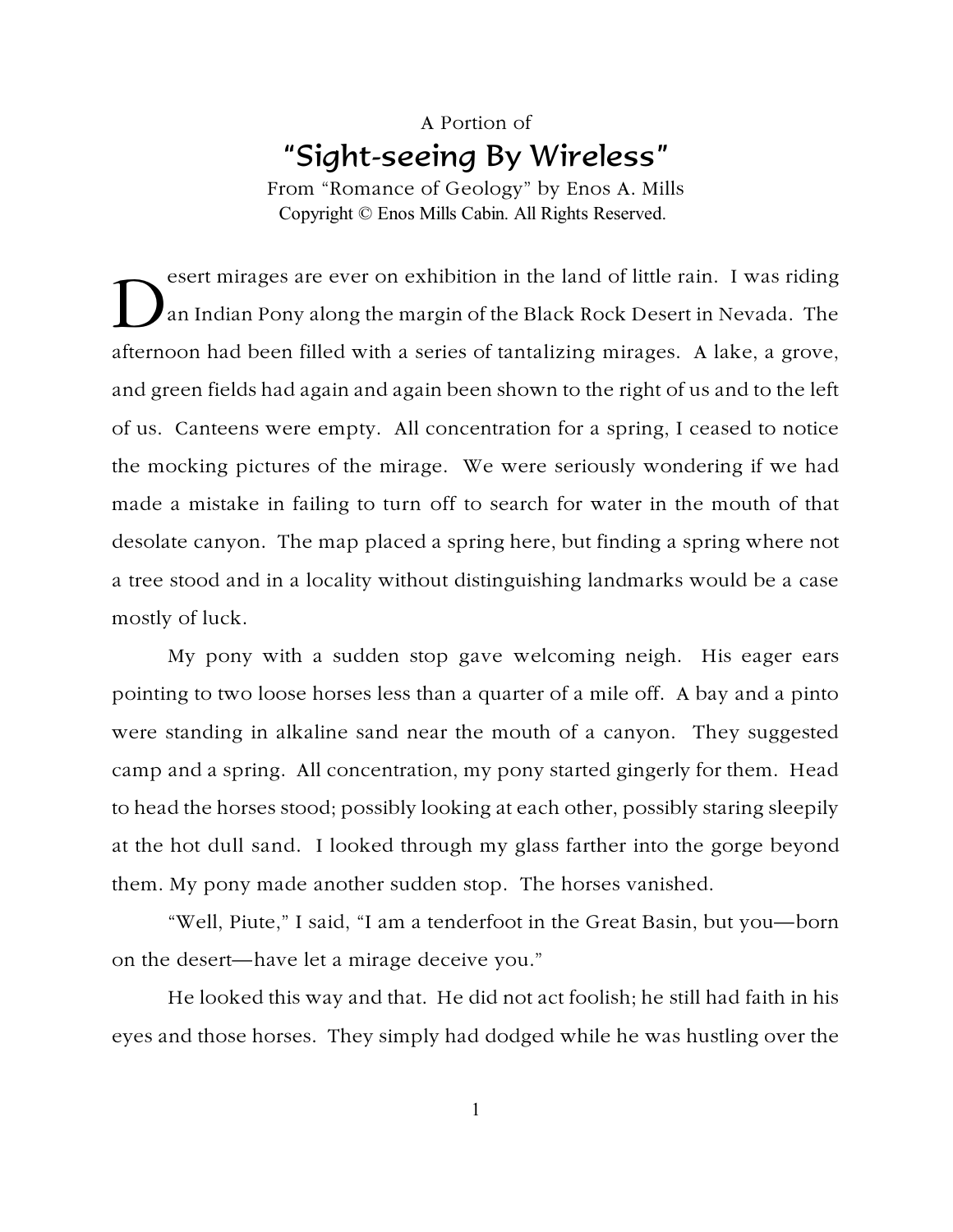high sand dunes. He wanted to look behind a rock ledge and I let him; then he clambered over the dunes. Unwillingly, he turned back into our course along the dim trail. After going a quarter of a mile, he turned, looked, neighed wildly, listened, then—puzzled—went slowly forward.

The wireless transfers sounds and music through uncharted space. On a desert, light becomes wireless—transfers or transplants scenes. These may be brought from beyond the horizon and placed in the foreground in the vision of the beholder. It often is impossible to tell how much of the scenic desert is real and how much is mirage —scenes transferred by wireless.

We were on the edge of an old lake bottom as level as a floor, an extensive plain, or basin, surrounded by detached mountain ranges. A range on our left rose several thousand feet. It was so narrow and so abrupt, there was a suggestion that its foothills were buried. Earlier, we had passed the end of a similar mountain, and dimly off in the southwest stood two others. Each separately pierced the desert floor. The mountain slopes rose barren for two thousand feet, then had a broad belt of cedars, pines, and spruces. All day we had not passed a single tree, and the total number of stunted sages and bunches of grass was less than a score.

Stretches of the level lake bottom were yellow pavement of sun-baked, sun-cracked sediment. But most of it was covered with soda dust, sand borax, and salt.

On, Piute and I traveled, looking for a spring. By a barren water-worn rock we spent the night, without water in the dusty sediment of an ancient lake. Piute stood near me all night, watching my every move and depending on me to get him out of this predicament. Far off through the night we saw a light; probably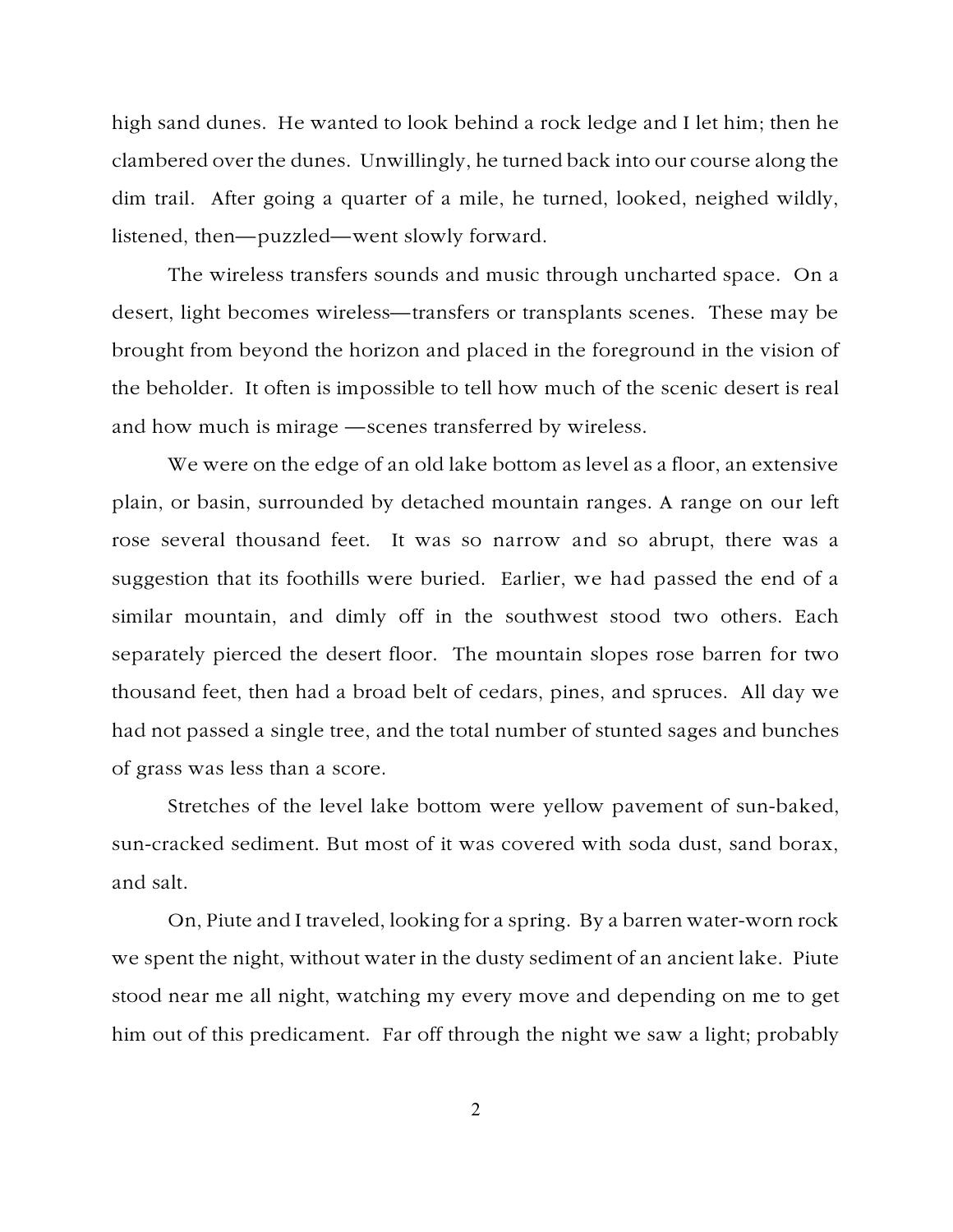the camp fire of a prospector with burros high up on a mountain-side, in the woods with grass and water. A red volcano in the eastern horizon and dawn was on the desert! Green fields and cool lakes lay just ahead—false promises of the mirage. By seven o'clock the alkaline dust was sizzling.

We aimed straight across the level desert for a spring twenty-eight miles distant. All day I saw what I had come to the desert to see—deserted shore lines and the dry bottom of a fossil lake.

Piute and I were tortured with thirst. A hot wind, fortunately behind us, showered us with powdery alkaline dust and filled the air with salty sand for hours. The storm ended, and I walked to save Piute, who had been staggering along. He stumbled, went down, and for minutes lay groaning. After two desperate trials he rose and slowly followed me.

I was half blinded; the stinging alkaline dust burned my eyes. We were forcing ourselves along when Piute pricked up ears and turned gingerly off to the right. He headed straight for a mirage waterfall that seemed so close that one should hear its waters roar. But he was in home territory and brought up at a spring. The water was like Epsom salts, and we dared use but little.

Piute was restless, and long before morning I obeyed his urging, and we moved on. Evidently, he knew where there should be real water. He was hurrying forward when we met a prospector. Still maddened with heat and thirst, I called to him, "Where are we?"

"You are in the northwest corner of Nevada, with Oregon a few miles norther and California several miles to the west," he said.

"But how far to water?" I asked, while Piute was pulling and stepping about trying to go on.

3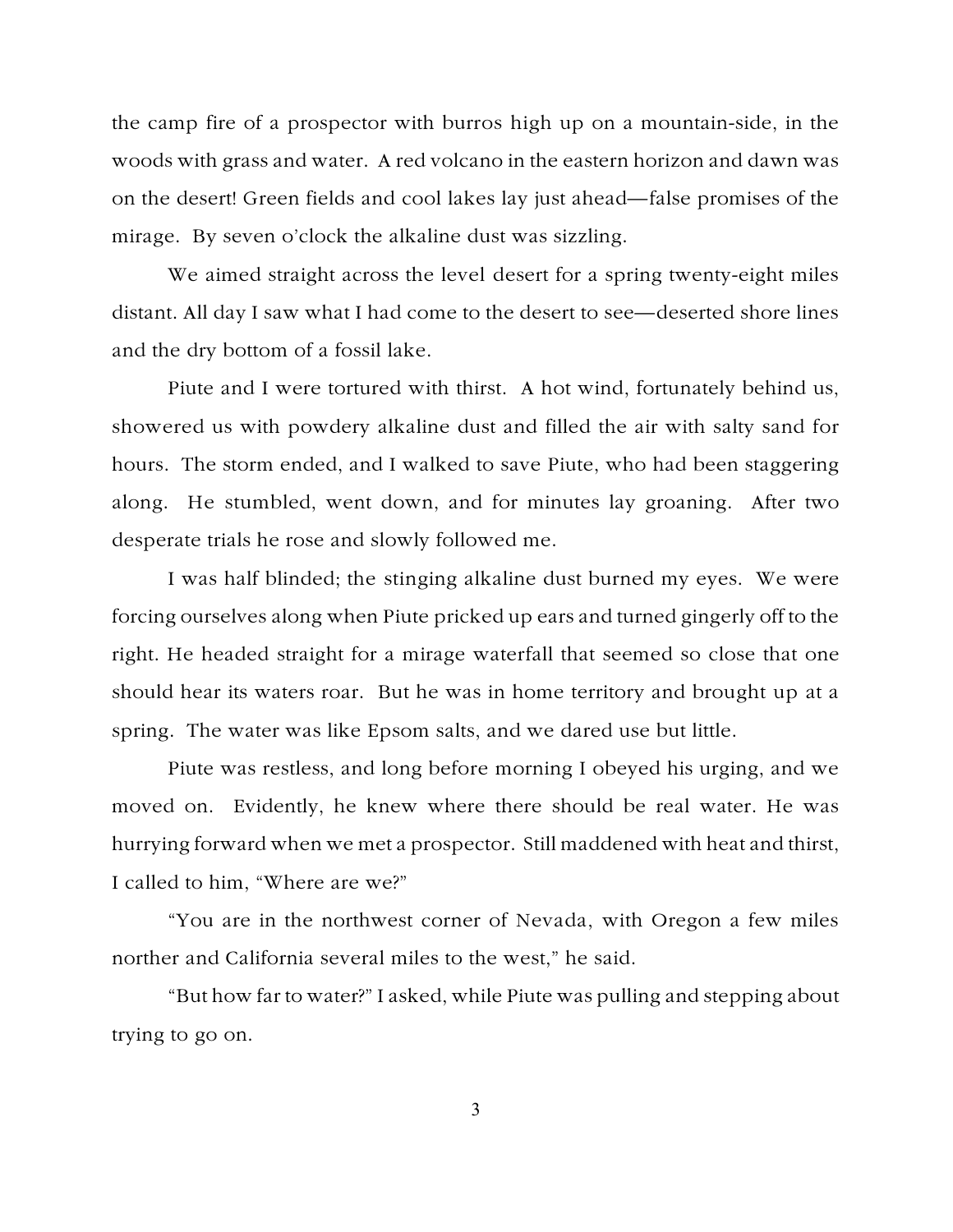"About a mile—your pony knows the way," was the answer.

After an afternoon and night at the spring, we started across a less barren desert for Malheur Lake, Oregon, where I was to see thousands of waterfowl. Mid-afternoon, Piute turned aside and stopped by a spring. I had planned to camp five miles farther along, but, rather than disappoint the pony, I camped here.

While stopping at this spring, a mirage placed a lake, teeming with waterfowl, just beyond camp. Geese and ducks were swimming in the water, feeding and sunning themselves along the shore. We traveled on to the real lake.

After two weeks with Piute and the desert, I gave him up at the lake and hurried away by speedier transport: a dry-as-dust vacation, but one decorated with mirages and many things for the imagination. As is common for those who know the desert for a week or longer, I went away planning to return.

During my next desert visit, light—the desert magician—showed another lake picture. Early one morning, a mirage lake appeared in the scene before my camp in western Utah. As I looked, a bighorn ram raised his head like a periscope through the silvery surface of the lake. The remainder of his body appeared to be submerged in the water. For a few seconds, his head also went out of sight, then reappeared.

There was a blur, and the next scene showed a ram, three lambs, and two ewes, all knee-deep in the shallow water of the lake. Shallow, short-lived lakes are common in the Great Basin. But how, a moment before, had the ram shown only his head, and where had been the others of the flock which now stood by him?

The ram walked forward a few steps, stopped, and turned his head. Others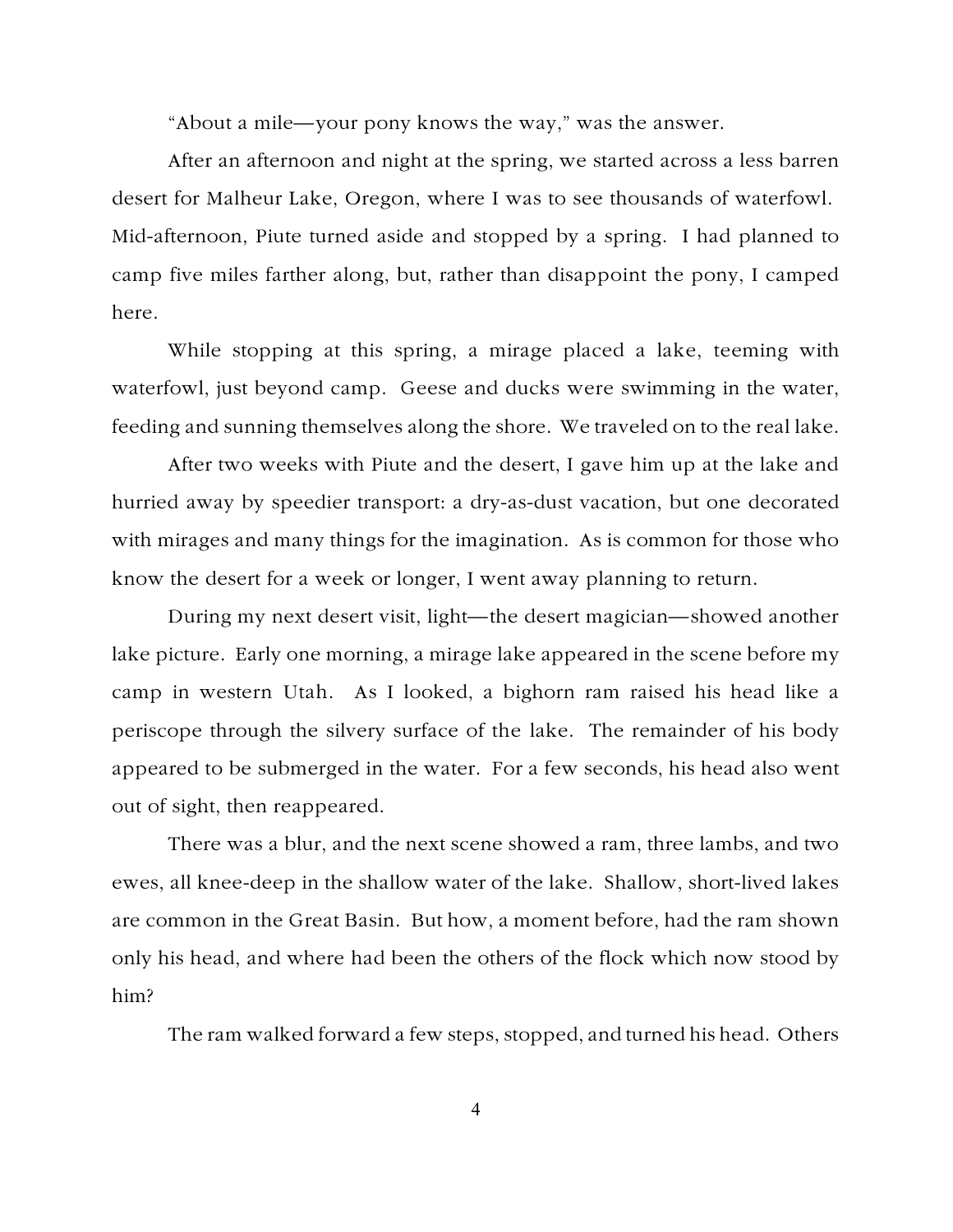of the flock were starting to follow when the picture faded. After a few minutes, the lake vanished—but not the sheep. There on the desert, correct for distance and direction, stood the six sheep—a ram, three lambs, and two ewes—that had been in the miragescene.

Evidently, the air was made up of layers of different density or of different humidity. The top of this obscuring layer must for a time have been just beneath the ram's head. Later, it dropped to knee level, or the sheep walked to slightly higher level. Here was a mirage stage-setting with real and undistorted figures in it.

From this camp, the following afternoon, a scene of different type was staged. It was intensely hot, and the sun seemed like molten metal in the hazy, coppery sky. Round me were level, seared, desert distances without a butte or a cloud.

A bit of seashore suddenly had a place in the hot dry landscape. A wave rolled easily in and flattened on the shore. Swell after swell, then breaker after breaker, rolled in upon the shore before me. Far out, I saw a heavy breaker coming in. It rose higher as it approached the shore, curled and broke almost at my feet. But there was no sound. It was uncanny. A transformation came so quickly that I could not follow. In apparently the same scene, without a breeze, a heavy fog bank came drifting in. The sun touched its edges to glass as it came on. For a moment, it obscured the sun. I said to myself, "This is exactly like real fog. If so, it will be moist and cool, wind or no wind." For a moment, there was gray obscurity; then, again, the soda-dusted sand dunes lay shimmering in the furnace air before me.

A mirage is the reflection of something; sometimes the mixed reflection of

5